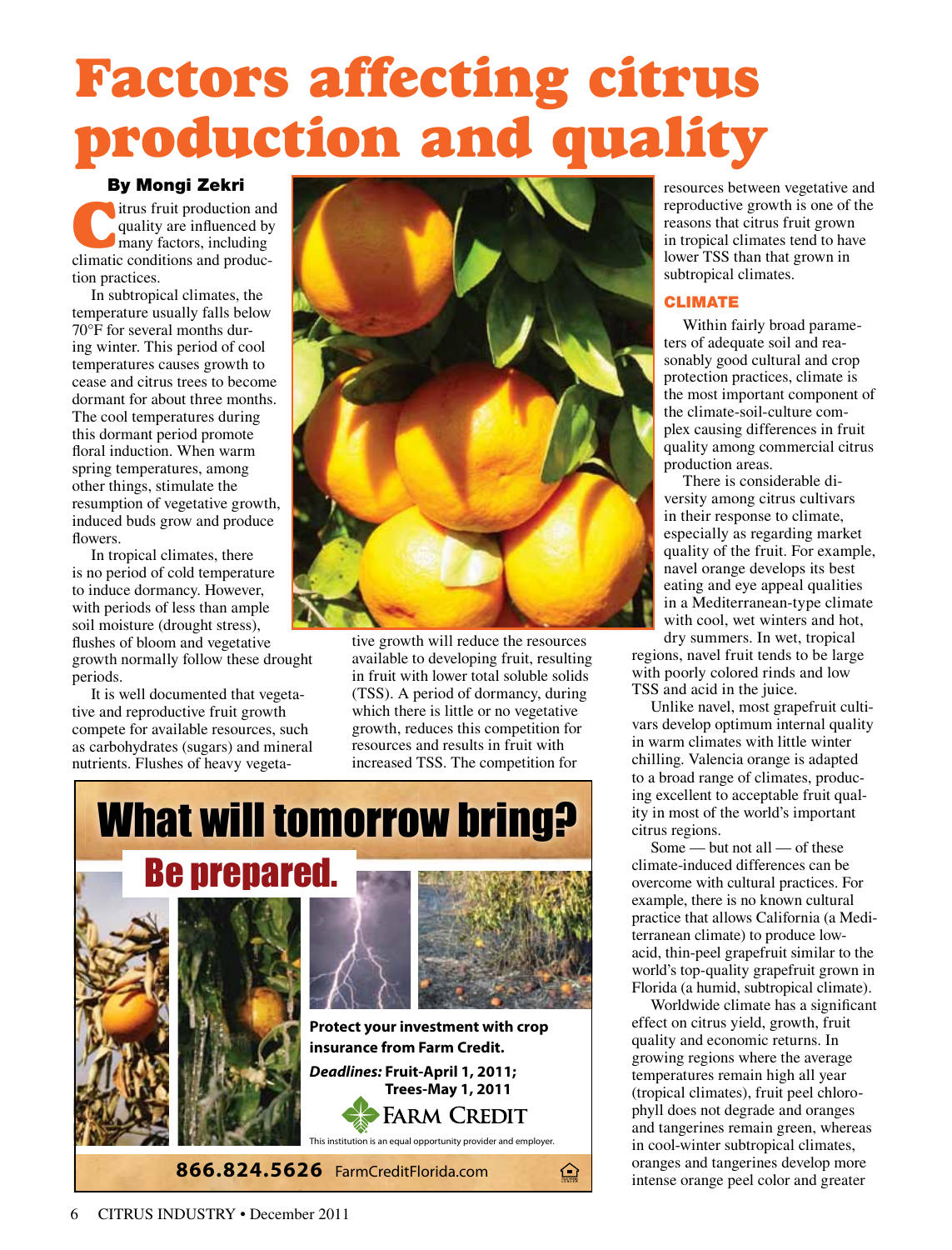eye-appeal at maturity.

In lowland tropical areas, due to high respiration rates at warm temperatures, fruit mature quickly and do not have sufficient time to accumulate high TSS, and acidity declines rapidly so that the soluble solids/acid ratio increases sharply, and the fruit quickly become insipid and dry. TSS in fruit accumulate most slowly in cool coastal areas. Maximum levels of TSS are usually attained in the mid-tropics and in humid subtropical regions with warm winters. Total acid (TA) levels are generally greatest in semiarid or arid subtropical and coastal climates and decline more slowly as fruit mature, compared with other climates. Decrease in TA is primarily a function of temperature (heat unit accumulation) and the rapid respiration of organic acids at those higher temperatures.

### GROWTH REGULATORS

Application of plant growth regulators (PGRs) can provide significant economic advantages to citrus growers when used in appropriate situations. Depending on cultivar and timing, PGRs may improve fruit set, increase fruit size by reducing cropload, extend the harvest season by delaying rind aging, and reduce preharvest fruit drop.

Gibberellic acid (GA) is recommended for citrus hybrids that are weakly parthenocarpic and without sufficient cross-pollination to improve fruit set. Applied from full bloom to two-thirds petal fall, GA can effectively set and produce an excellent crop of seedless Robinson, Nova, Orlando, Minneola or other self-incompatible mandarin hybrids. Application of GA to citrus fruit approaching maturity enhances peel firmness and delays peel senescence.

Application of GA in the fall often increases juice extraction from sweet oranges. It is likely that GA enhances juice extraction efficiency because increased peel firmness provides better mechanical support for fruit within extraction cups.

Applied in winter during floral induction to cultivars that routinely flower heavily but set poor crops such as Navel, Ambersweet and Ortanique, GA reduces flowering and often results in increased fruit set. A combination of GA and 2,4-D has been used in many fresh fruit-growing regions to enhance peel strength and extend the harvest seasons for grapefruit and sweet oranges.

Naphthalene acetic acid (NAA) is used to thin fruit when excessive set occurs. Thinning heavily cropping trees with NAA increases fruit size. The greatest thinning response to NAA has been shown to occur when applications are made when the average fruit diameter is about 1/2 inch, which typically occurs from six to eight weeks post bloom. Thinning of Murcott and Sunburst tangerines with NAA was found to increase fruit size, average fruit weight and percent packout through improved fruit appearance.

### CULTIVAR/ROOTSTOCK

The most important determinant of fruit production and quality under the grower's control is cultivar selection. Under comparable conditions, Hamlin orange always has poorer juice color and lower TSS than Midsweet or Valencia orange. On the other hand, Hamlin produces higher, more consistent yields per acre than any other sweet orange cultivar. Worldwide, Valencia produces premium quality fruit with excellent internal quality, high sugars, superior flavor and deep orange juice color at maturity.

Besides cultivar, many of the horticultural characteristics of cultivars are

SOAR is a Registered Trademark of Chemical Dynamics, Inc.

**CITRUS** 

# Mix. Apply. Repeat.

For optimum results on citrus, we recommend three applications of SOAR throughout the growing cycle. 1. four weeks prior to bloom, apply SOAR Bloom Spray; 2. during fruit set apply SOAR Citrus Mix; 3. as the fruit matures apply one more application of SOAR Citrus Mix. Applying SOAR is easy because it's compatible with most other spray materials<sup>\*</sup>. Proper micronutrient levels can improve marketable yields and quality while providing nutrition to support disease resistance. Make SOAR Micronutrients part of your nutritional program ... Just mix, apply and repeat.

**CHEMICAL DYNAMICS** 

\*Always test the compatibility of untried chemical mixtures 4206 Business Lane . Plant City Industrial Park . Plant City, Florida 33566 . Toll-free 800-277-4950 . Fax 813-752-8639 . ChemicalDynamics.com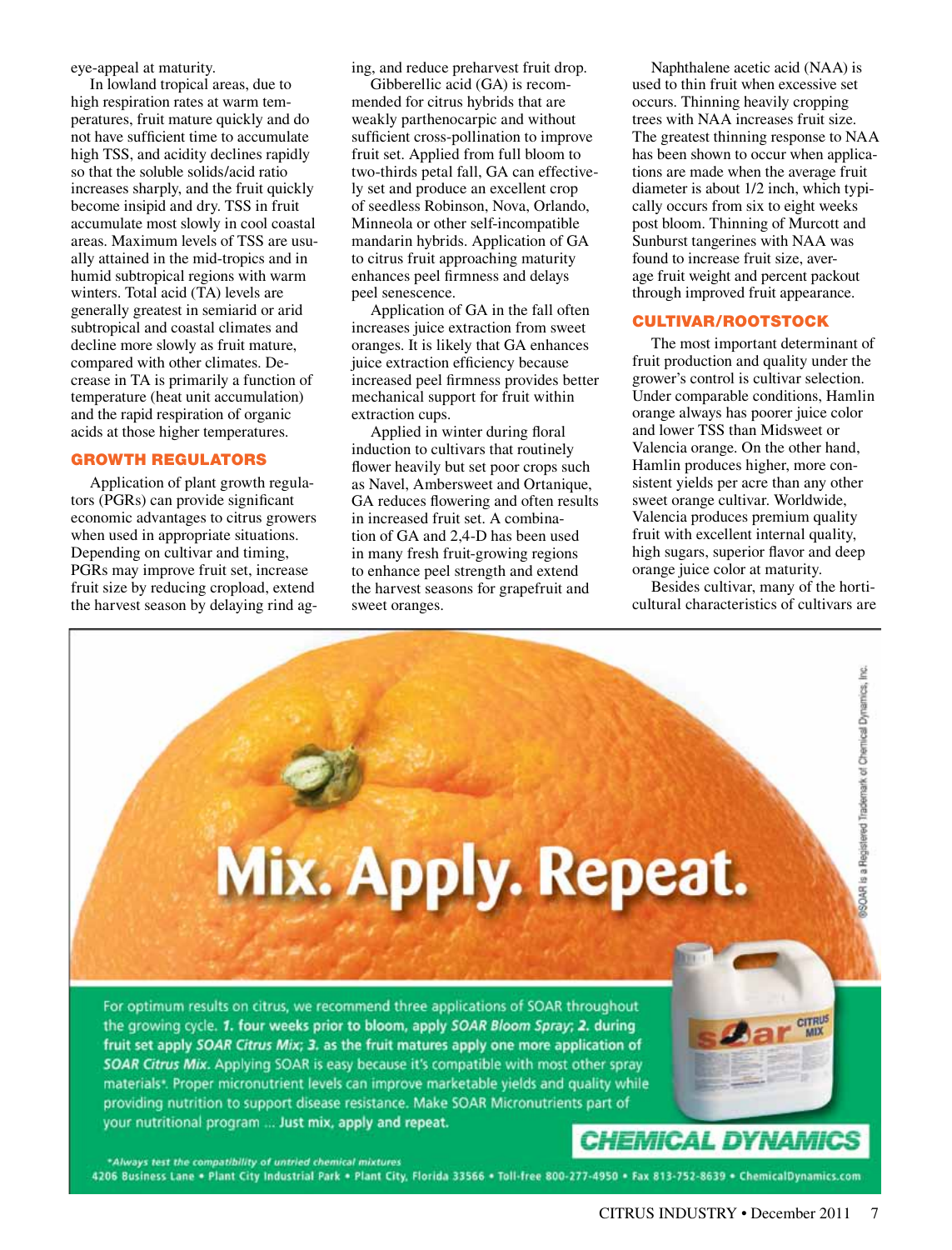

influenced by the rootstock, including tree vigor and size, and fruit yield, size, maturity date and quality. One of the best-known examples is the small fruit size of Valencia budded on Cleopatra mandarin (Cleo) rootstock. Cleo is well suited for use with Temple orange, tangerines and tangerine hybrids. Sweet orange and grapefruit cultivars on Cleo generally produce small fruit and are not precocious, thus Cleo is not commonly used for these varieties. Low yield associated with Cleo rootstock is the result of poor fruit set and size, and fruit splitting. Scions on Cleo are most productive on heavier soils.

Larger fruit with thicker, rougher peel and lower concentrations of TSS and acid in the juice are generally associated with cultivars budded on

fast-growing, vigorous rootstocks such as rough lemon, Volkamer lemon, *Citrus macrophylla* and Rangpur. However, these rootstocks impart high vigor to the scion and induce high yield. Tangerine fruit from trees grown on vigorous rootstocks tend to be puffy, hold poorly on the tree and have high incidence of granulation.

Cultivars on slowergrowing rootstocks generally do not produce vigorous vegetative growth, but tend to produce small- to medium-size fruit with smooth peel texture and good quality fruit with high TSS and acid content in the juice. This latter group

of rootstocks includes trifoliate orange and some of its hybrids (citranges and citrumelos). Sweet oranges budded on Carrizo citrange have been among the most profitable combinations over the long term in Florida. Planted on the right soils, trees on Swingle citrumelo are very productive at highdensity plantings.

### IRRIGATION AND NUTRITION

Although citrus trees develop largely in response to their genetic endowment and the climate, good production practices can have favorable influences on fruit production and quality. Cultural practices that attempt to cope with climatic or weather problems include irrigation and nutrition. Irrigation is of particular importance during the spring, which coincides with the criti-



cal stages of leaf expansion, bloom, fruit set and fruit enlargement.

Proper irrigation increases fruit size and weight, juice content and soluble solids: acid ratio. Soluble solids per acre may increase due to yield increase. However, soluble solids per box and acid contents are reduced. Through its tendency to stimulate vegetative growth, irrigation in the dry fall and winter may reduce soluble solids in the fruit. Decline in total acid levels can also be aggravated by excessive irrigation.

Citrus trees require a good water management system and a balanced nutrition program formulated to provide specific needs for maintenance and for expected yield and fruit quality performance. Adequately watered and nourished trees grow stronger, have better tolerance to pests and stresses, yield more consistently and produce good quality fruit. On the other hand, excessive or deficient levels of water or fertilizer will result in low fruit yield and oversize fruit with poor quality and diluted soluble solids content.

The most important nutrients influencing fruit quality are nitrogen, phosphorus and potassium. However, when any other nutrient is deficient or in excess, fruit yield and quality are negatively altered. Nitrogen (N) increases juice content, TSS per box and per acre, and acid content. However, excessive N can induce excess vigor and promote a vegetative rather than a flowering tree, and can result in lower yields with lower TSS per acre. In contrast, low N levels promote extensive flowering, but fruit set and yields are poor.

Phosphorus reduces acid content, which increases soluble solids: acid ratio. Potassium (K) increases fruit production, fruit size, green fruit and peel thickness. Foliar spray of potassium nitrate or monopotassium phosphate in the spring often increases fruit size of tangerine and grapefruit, and fruit size and total pound solids of Valencia orange. Foliar application (six to eight weeks before bloom) of urea can increase flowering and fruit set.

### SUNLIGHT AND PRUNING

Even though citrus trees can tolerate shade and still flower and fruit, maximum flowering occurs when trees are grown in full sun and light penetration through the canopy is maximized. Therefore, pruning including topping and hedging — to avoid crowding is extremely important